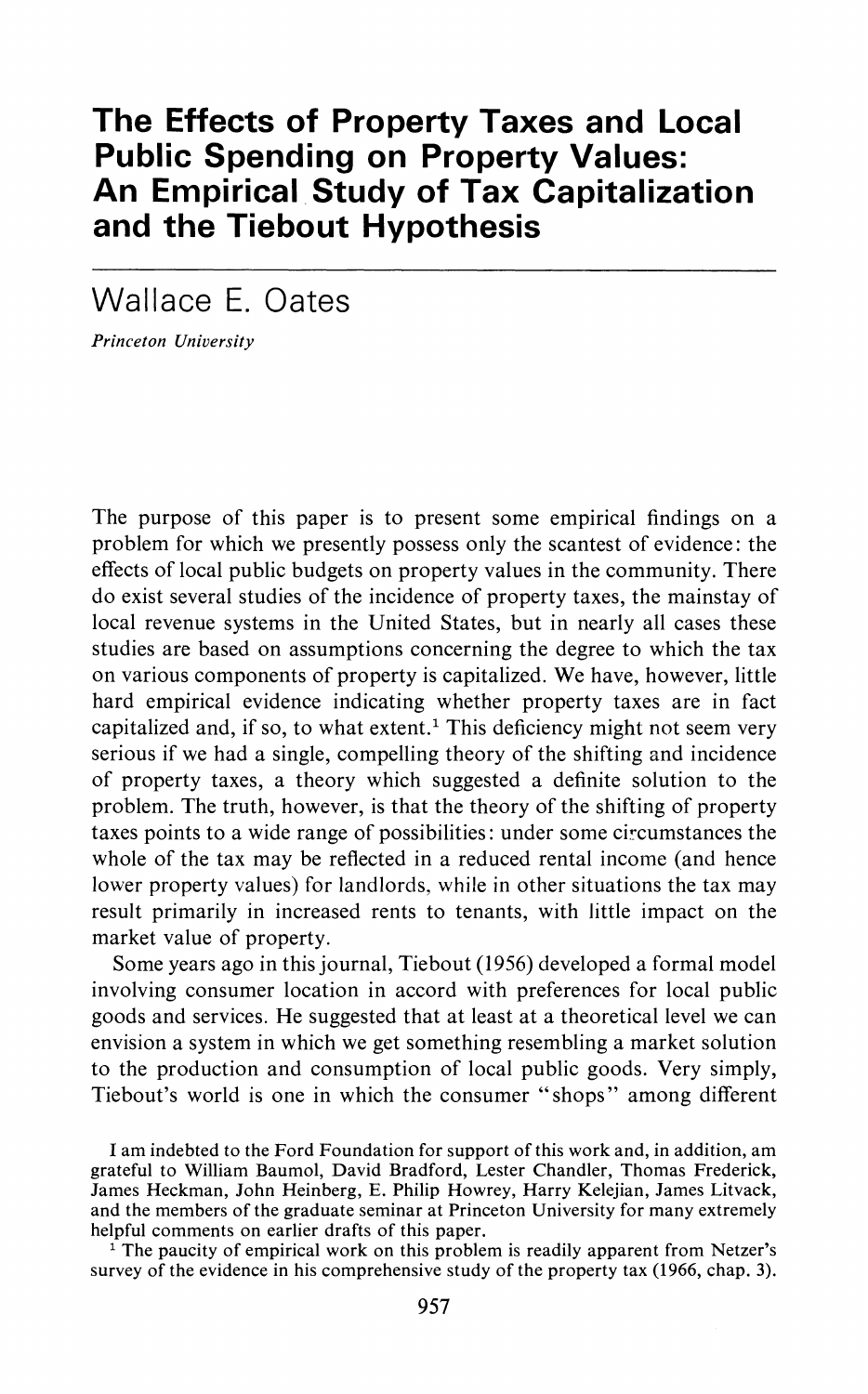communities offering varying packages of local public services and selects as a residence the community which offers the tax-expenditure program best suited to his tastes. The obstacles to such consumer mobility (including job commitments and family ties) are obviously great; as a result several economists have expressed serious reservations as to the likely explanatory power of the Tiebout model. On the other hand, with the growing urbanization of society, there is some reason to believe that the Tiebout hypothesis may be relevant to the real world: individuals working in a central city frequently have a wide choice of suburban communities in which to reside, and the quality of the local public schools, for instance, may be of real importance in the choice of a community of residence. If this is true, the outputs of public services (as well as taxes) should influence the attraction of a community to potential residents and should thereby affect local property values.

The first section of this paper develops briefly the conceptual framework for examining the effects of property taxes and local expenditure programs on property values. This will provide the background for an empirical study involving fifty-three residential communities in northeastern New Jersey. The results of the study, which suggest the direction of the effects of tax and expenditure programs on local property values, together with rough estimates of orders of magnitude, have, I believe, some interesting implications for local-government finance.

### **Local Public Budgets and the Tiebout Model**

There exists an extensive literature on the theory of the shifting of property taxes, a literature which points to the probable effects of property taxes on the value of land and structures.<sup>2</sup> The traditional or "classical" theory suggests (subject to numerous qualifications) that the part of the tax falling on the land would, since the income from land is a pure economic rent, be absorbed by the land owner (that is, this part of the tax would be capitalized in the form of reduced property values). In contrast, the portion of the tax applicable to structures would in the long run be "shifted" forward to purchasers, as the tax would depress the net return on investment in the construction industry and would thereby result in a diminished stock of structures in future periods.

This literature, however, deals largely with the case of a single tax rate applicable to all land and structures. If, in contrast, we consider a system (as is the case in the United States and several other countries) in which localities have varying tax rates and offer differing levels of output of public services, a quite different approach and set of conclusions suggest

<sup>&</sup>lt;sup>2</sup> For an excellent critical survey of the theories of the shifting and incidence of the property tax, see Simon (1943).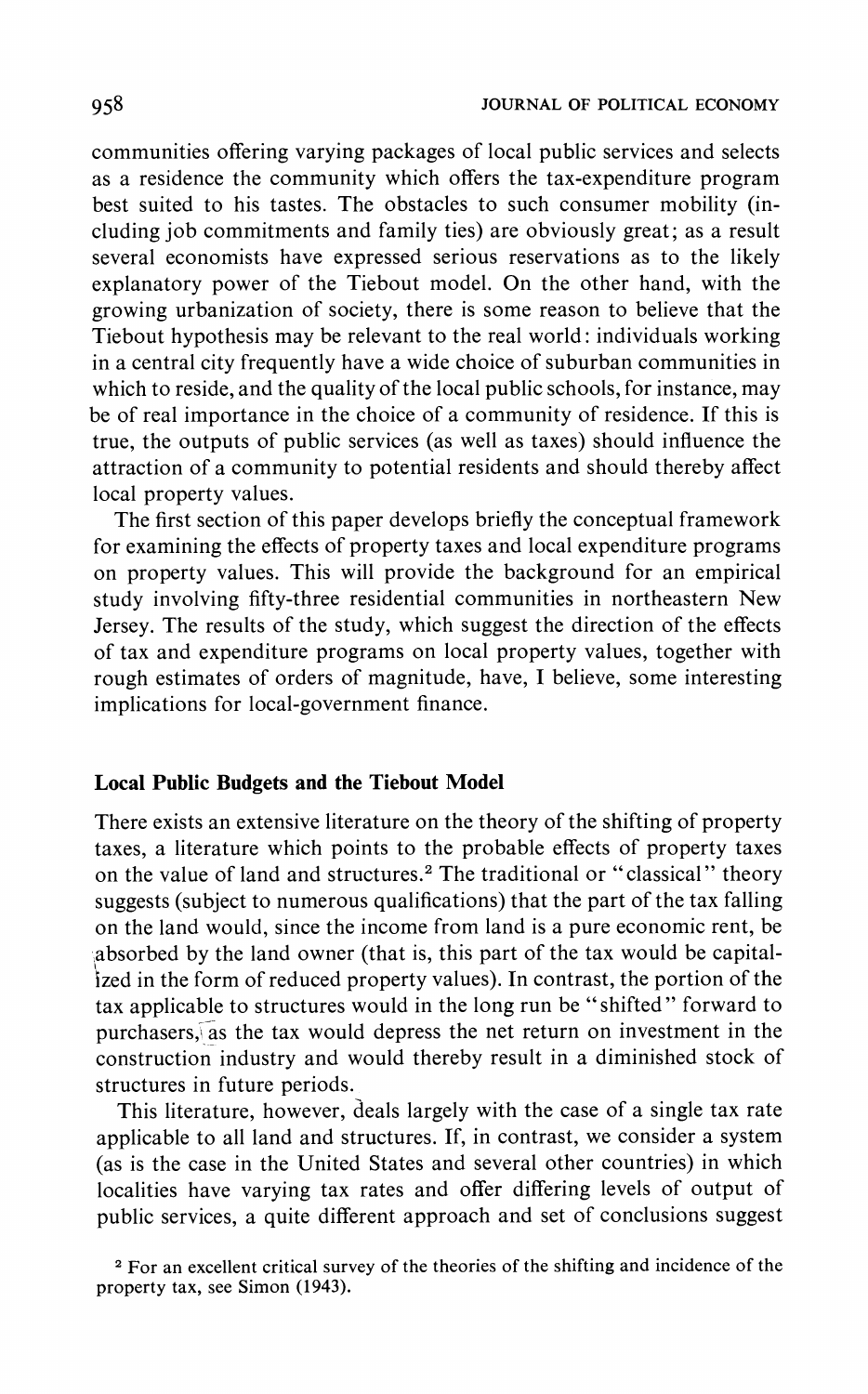themselves. In terms of the Tiebout model, we can conceive of a utilitymaximizing consumer who weighs the benefits stemming from the program of local public services against the cost of his tax liability and chooses as a residence that locality which provides him with the greatest surplus of benefits over costs. From this standpoint, the individual's tax liability (that is, the value of his house and lot multiplied by the property tax rate) becomes the price of entry into the community, the price of consuming the local output of public services. It is the present value of the future stream of benefits from the public services *relative* to the present value of future tax payments that is in this case important.

This general-equilibrium approach to the problem implies that, if a community increases its property tax rate in order to expand its output of public services, *net* rental income (actual or imputed) to property owners need not decline and may well increase.<sup>3</sup> Moreover, this suggests a way to determine whether the Tiebout hypothesis of consumer location in accordance with preferences for local budgetary programs has any relevance to actual behavior. If consumers, in their choice of locality of residence, do consider the available program of public services, we would expect to find that, other things being equal (including tax rates), gross rents (actual or imputed) and therefore property values would be higher in a community the more attractive its package of public goods. Individual families, desiring to consume higher levels of public output, would presumably tend to bid up property values in communities with high-quality programs of public services. As Bickerdike noted, "Some things, such as lighting and cleaning of streets, are advantages visible to the eye; they may be taken into account when a man is choosing a house, though they are apt to be forgotten when the rate-collector calls" (1902, p. 476). In contrast, if local expenditure programs have no impact at all on locational decisions, we would not expect local property values to depend on spending variables, for in this case the demand and supply for local property would presumably be independent of these programs. The next section of this paper is an attempt to see if we can discern empirically the effects (or absence of effects) of local property taxes and public expenditures on local property values and, if so,

<sup>&</sup>lt;sup>3</sup> A superb treatment of the incidence of property taxes is to be found in appendix G of Marshall's *Principles of Economics* (1948). Marshall is careful to distinguish between the case of a national property tax and a system of local taxes on property. Contrasting "onerous rates" (those which yield no compensating benefits) with "remunerative rates" (those which confer benefits on those who pay them), Marshall argues that for local rates "onerous taxes on site values tend to be deducted from the rental which the owner, or lessee, receives: and they are accordingly deducted, in so far as they can be foreseen, from the ground rent which a builder, or anyone else, is willing to pay for a building lease. Such local rates as are remunerative, are in the long run paid by the occupier, but are no real burden to him" (1948, p. 797). Marshall notes further that "such rates [remunerative], ably and honestly administered, may confer a net benefit on those who pay them; and an increase in them may attract population and industry instead of repelling it" (1948, p. 794).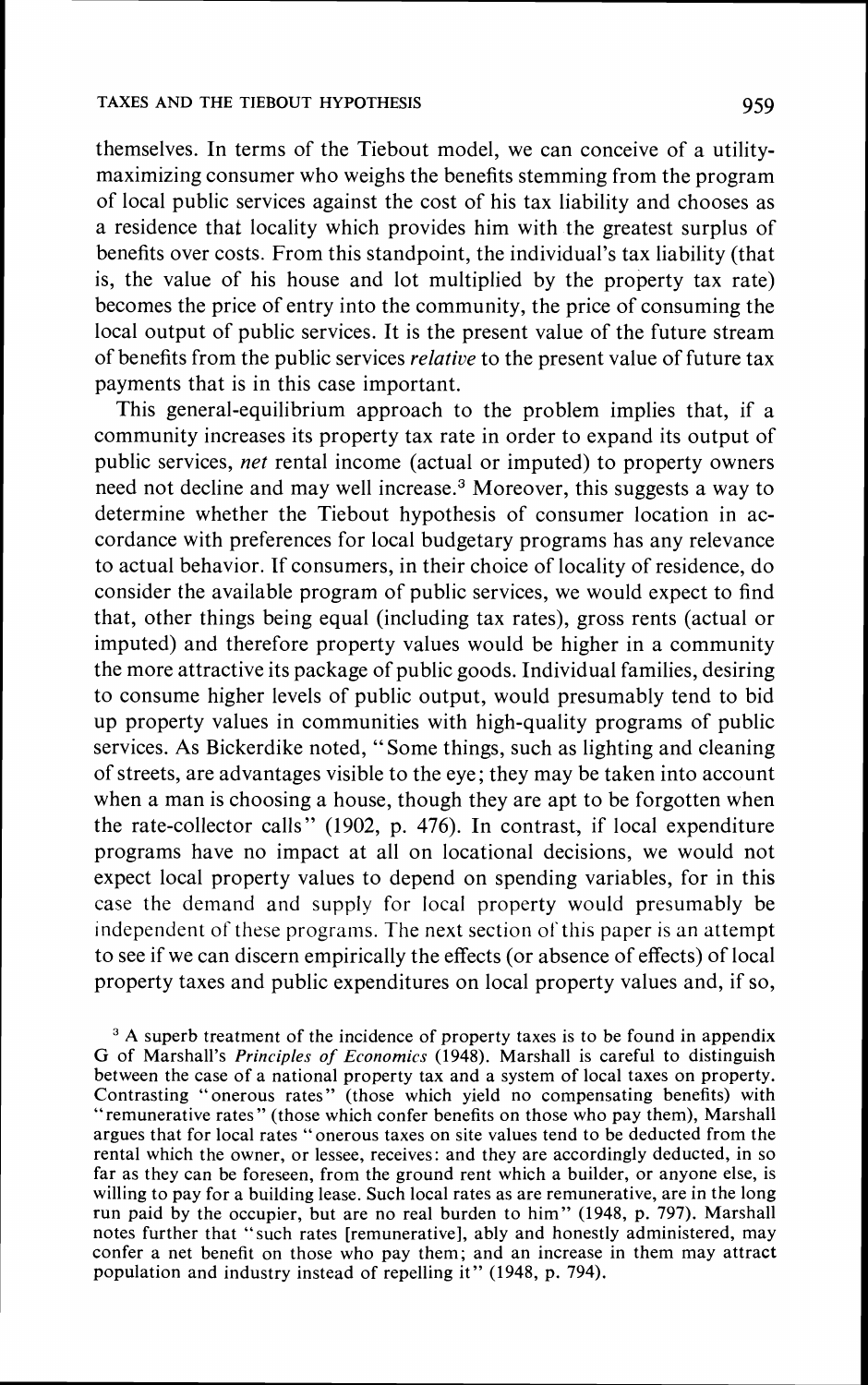whether we can get some rough approximations concerning the relative strength of the two effects.

### **An Empirical Study**

The study consists of a cross-sectional analysis of a sample of communities with the aim of determining, other things being equal, the relationship between property values and local property taxes and expenditures. The problem (as usual in these kinds of experiments) is that within a sample of communities other things are not equal. It therefore becomes necessary to specify the other determinants of local property values and then to attempt to hold these constant while observing the partial relationship among the variables of concern. In addition to the level of property tax rates and the output of public services, one would expect the value of residences in a particular community to depend on a number of other variables. First, within a metropolitan area, the accessibility of the community to the central city should be of importance. Since the central city is the primary source of employment in the area, individuals should, other things being equal, prefer living close to the city to minimize the cost in both time and money of traveling to their place of employment (and to make the leisure activities of the city more accessible). Therefore, *ceteris paribus,* we would expect property values to vary inversely with distance from the central city.

Second, the character of the residences themselves is an obvious determinant of value. Large houses in an excellent state of repair and in a pleasant location will tend to sell at higher prices than smaller, run-down residences in unattractive areas. For this study, I will thus assume that the value of dwellings in a particular community depends upon the physical characteristics of the residences and area, on the proximity of the community to the central city, on the property tax rate, and on the level of output of public services in the locality. The sample under study consists of a group of fifty-three municipalities in northeastern New Jersey, all of which are located within the New York metropolitan region. $4$  To maintain some semblance of homogeneity, the sample is limited to "residential" communities. A residential community is defined as one with an employment-residence ratio of less than 100 (that is, a municipality in which a larger number of residents go outside the community to their place of employment than come into the community to work from other places of residence).

The next task is to locate operational measures of the variables. As an index of proximity to the central city, I have used simply the linear distance of the municipality from midtown Manhattan. The physical characteristics of the property, including the attractiveness of the neighbor-

<sup>4</sup> For a description of the sample of communities and of the sources of data, see the Appendixes.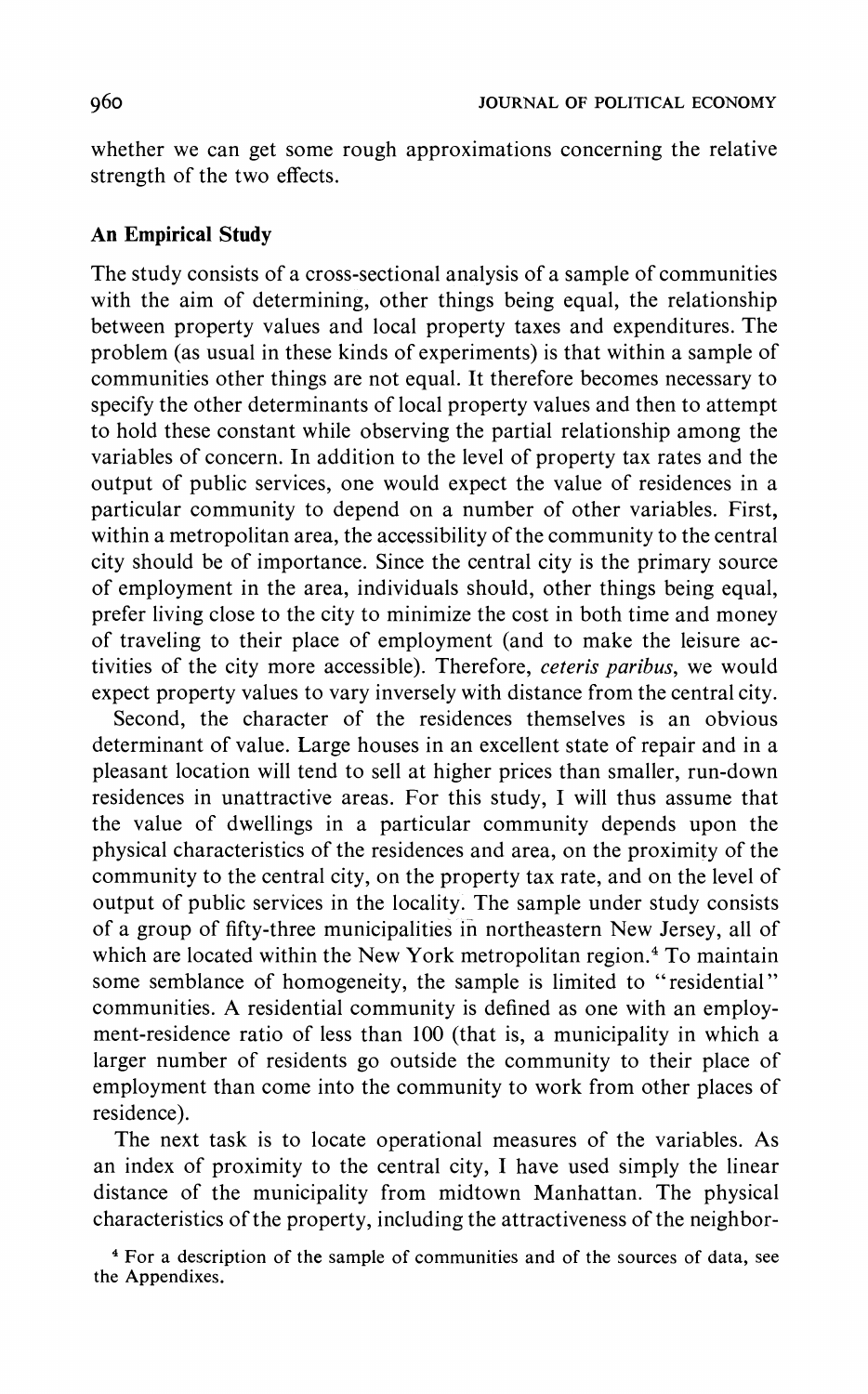hood as a place of residence, are more difficult to quantify. Some data are available on the quality of the housing stock in each community (U.S. Bureau of the Census 1963). As a measure of size, the study employs the median number of rooms per dwelling. To measure the age (and presumably to some extent the state of repair) of the housing stock, I have used as an independent variable the percentage of the houses in the community built since 1950. However, this still leaves unconsidered the various intangible characteristics of a house: its physical charm or beauty and the attractiveness of the particular neighborhood or community as a place to live. As a proxy variable for these intangibles, the study uses family income. Wealthier families will presumably select higher-quality residencesbetter houses in more desirable neighborhoods. The median family income of the community therefore represents a measure of the intangible features of the houses in the community.

In the choice of fiscal variables, one cannot use the nominal property tax rate because the wide variation in assessment ratios across communities implies that the actual rate at which communities tax property is not likely to bear a systematic relationship to the nominal rate. Instead, I have used the "effective" tax rate (that is, the nominal rate times the assessment ratio), which should provide a better measure of the true rate at which property is taxed in the locality.<sup>5</sup> The major problem in the selection of variables is determining a reasonable index of output for local public services. Those who have worked in this area are familiar with the difficulties in obtaining operational measures of output in the public sector. Frequently the only feasible proxy for public output is some measure of inputs. Per capita public expenditure immediately suggests itself; further reflection, however, suggests that this is likely to be a rather unsatisfactory measure of the level or quality of output. Public spending per capita in two communities may vary, for example, as a result of differing relative sizes of the school population; a community with a relatively large number of children will, other things being equal, have to spend more per capita to provide a school system of the same quality as another community with an older age distribution of the population. And these variations in spending may have nothing to do with the quality of public output provided.<sup>6</sup>

<sup>5</sup> Official assessment ratios for each community are determined by the state of New Jersey for use in the school-aid equalization program. These ratios are arrived at by comparing the actual prices at which individual homes in the various communities are bought and sold with the value at which these homes are assessed for tax purposes. In 1960 assessment ratios ranged all the way from 11 percent to 104 percent. In the regressions, I have used a simple average of effective tax rates for each community over the period 1956-60, which serves to smooth out any aberrations resulting from an unrepresentative sample of homes sold in a particular year. See Beck (1963, p. 44).

 $6$  In the actual regression runs, the coefficient of the per capita public-expenditure variable was not significantly different from zero.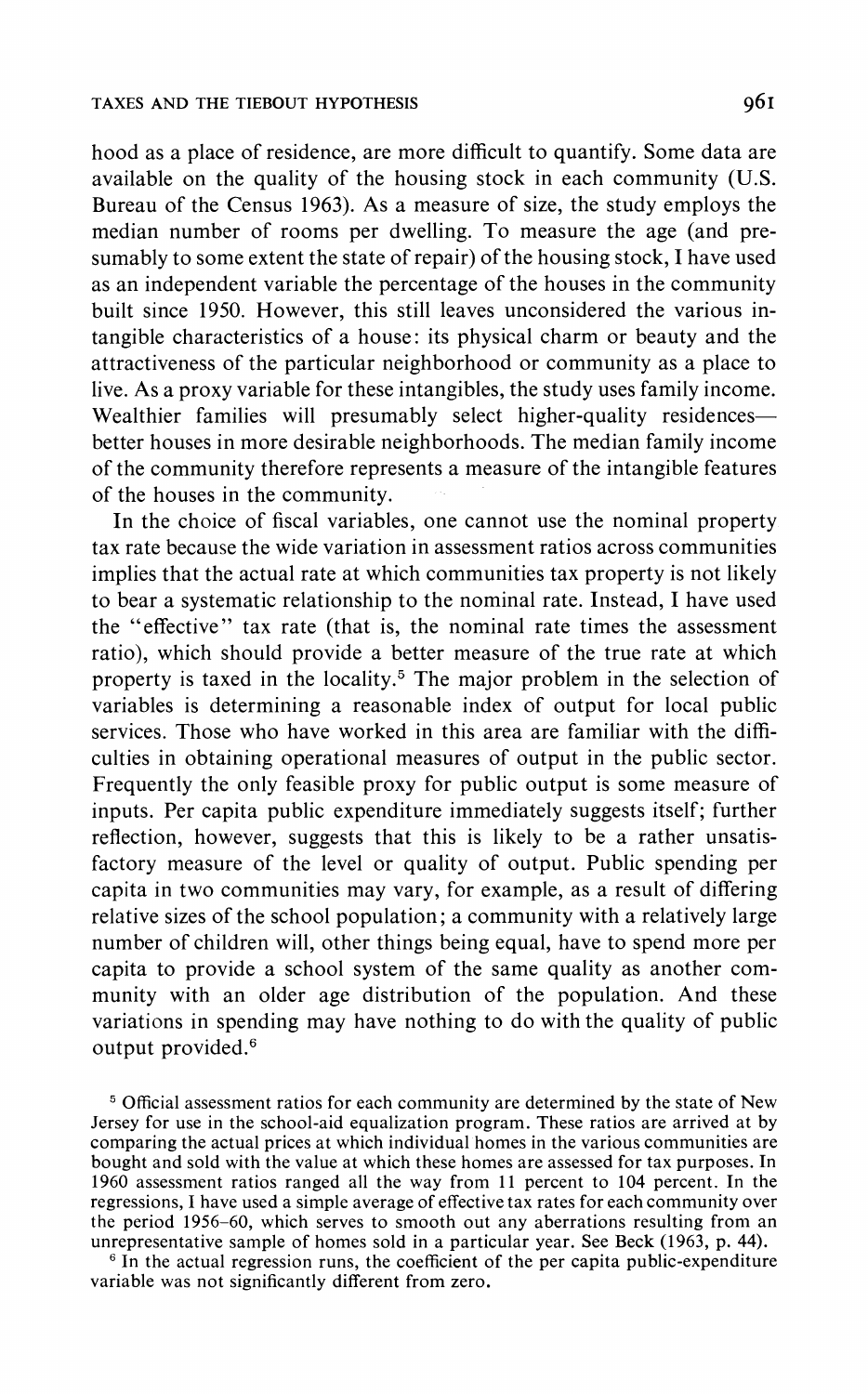By far the largest single item in local public budgets (and no doubt the most important to families with children) is primary and secondary education. Again no direct measure of output is available, but comprehensive data on inputs, more precisely on costs, are published annually. I have, as a result, used expenditure per pupil as a proxy variable for the level of output of educational services. While this is by no means a perfect variable for my purposes (in part because it neglects the noneducational public services provided locally), there is some reason to expect that, for a group of residential communities in the same section of a metropolitan area, the quality of local school systems should vary directly with expenditure per pupil.' If this is the case and if (as the Tiebout model suggests) individuals consider the quality of local public services in making locational decisions, we would expect to find that, other things being equal (including tax rates) across communities, an increased expenditure per pupil should result in higher property values.

Using the multiple-regression technique, my procedure was to regress the median value of owner-occupied dwellings (including house and lot) in the various communities on the median number of rooms per house, the percentage of houses constructed since 1950, median family income, the distance in miles from Manhattan, the annual expenditure per pupil in the public schools, the effective property tax rate, and the percentage of families in the community with an income of less than \$3,000 per year.<sup>8</sup> The inclusion of the last variable, the percentage of low-income families, is necessitated by the character of the data. Poorer families are more likely to reside in rental dwellings than wealthier families in suburban com-

<sup>7</sup> Kiesling (1967), in a recent study of a sample of school districts in the state of New York, had only modest success with a per pupil expenditure variable in explaining the level of achievement as measured by the test scores of pupils in the sample districts. It may still be the case, however, that *perceived* benefits in terms of smaller classes, better libraries, etc.. are closely related to expenditure per pupil, and that this is what counts in terms of the evaluation of different schools by parents. For purposes of determining whether individuals consider the benefits from public services in selecting a community of residence, expenditure per pupil may for this reason be a satisfactory variable. In computing expenditure per pupil, I (like Kiesling) used a weighted average of enrollments to take account of the increased cost of pupils at higher grade levels. Following Kiesling and incorporating information from New Jersey sources, I employed the following weights to determine a "weighted pupil enrollment" for each school district: kindergarten pupils = .5, elementary school pupils (grades  $1-8$ ) = 1, secondary school pupils (grades  $9-12$ ) = 1.25, special pupils (mentally retarded, etc.) = **2.** Expenditure per pupil for each school district was then calculated by dividing the weighted enrollment into the annual current costs of the district. See Appendix B for data sources.

<sup>8</sup> The dependent variable in the analysis is the median value of single-unit, owneroccupied dwellings (including the value of both house and lot) in the community which is provided in the 1960 Census of Housing (U.S. Bureau of the Census 1963). The value of residences is based upon appraisals by owners and may, as a result, be subject to considerable error. However, the typical or average value for residences in a municipality seems to be reasonably accurate. Kish and Lansing (1954), for example, found that the difference between the mean of appraisers' and owners' estimates for over 500 residences was only \$350.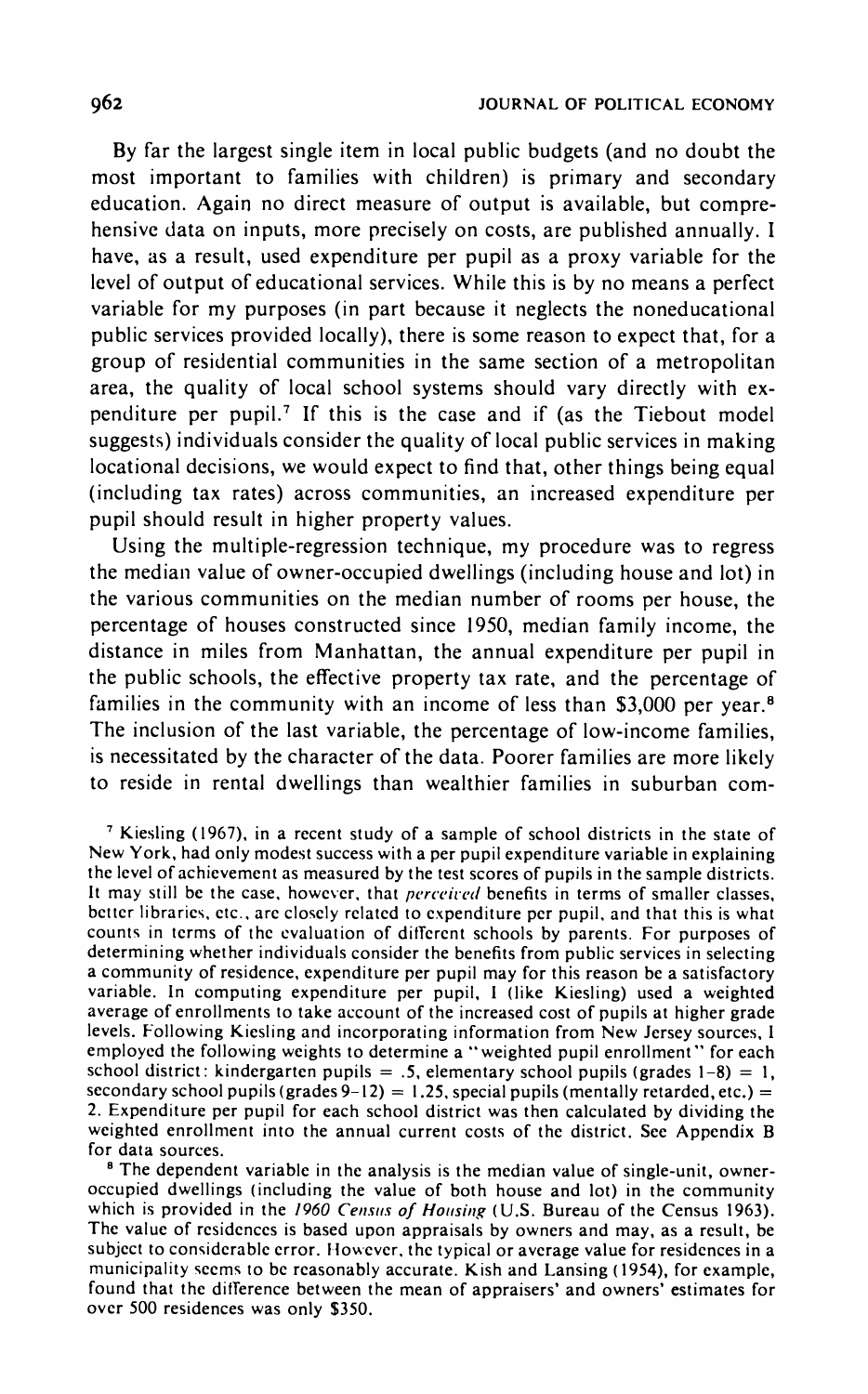munities. In consequence, in a community with a relatively large number of low-income families, median family income will tend to understate significantly the actual median income of homeowners. And it is this latter figure which is needed for the study, since we are trying to explain the median value of owner-occupied dwellings. We would therefore expect the median value of owner-occupied houses to be higher relative to median family income in the community as a whole for those municipalities where a relatively large number of low-income families reside.

Before presenting the regressions, it is important to stress that the variation in the dependent variable, the value of owner-occupied dwellings, is likely to be quite substantial in the presence of capitalization of the tax. If, for example, we consider two identical houses in two identical communities, where both dwellings have an expected life of forty years and rent for \$2,000 annually, the difference in the market value of the houses, if one were subject to a 4 percent property tax and the other to a 2 percent tax, would be in excess of \$5,000 if the tax were fully capitalized. $9$  As a result, we are not likely to be faced with the difficult task of isolating minute differences in property values, differences which could easily be obscured by minor imperfections in the explanatory variables.

Employing ordinary least squares (OLSQ), equation (1) indicates that, with other things constant, property values bear a significant negative relationship to the property tax rate and a significant positive association with expenditure per pupil.<sup>10</sup>

<sup>9</sup> For property of a finite life, in this case forty years, we have:

$$
V = \sum_{i=1}^{40} \frac{Y_n}{(1+r)^i} = \sum_{i=1}^{40} \frac{(Y-tV)}{(1+r)^i},
$$
 (N1)

where  $V =$  market value of the property,  $Y =$  gross annual rental income,  $Y_n =$  net (after tax) rental income,  $r =$  rate of discount. Solving for V, we get:

$$
V = \frac{Y\left[\sum_{i=1}^{40} \frac{1}{(1+r)^i}\right]}{1 + t\left[\sum_{i=1}^{40} \frac{1}{(1+r)^i}\right]}.
$$
 (N2)

Using a rate of discount of 5 percent, the difference cited in the text is calculated from the expression :

$$
V = \frac{\$2,000m}{(1+.02m)} - \frac{\$2,000m}{(1+.04m)} = \$25,550 - \$20,350 = \$5,200,
$$

where :

$$
m = \sum_{i=1}^{40} \frac{1}{(1+.05)^i} = 17.1591.
$$

**'O** The tax, expenditure, and distance variables are employed in log form, which somewhat enhances their explanatory power. This would appear to make sense. As suggested by equation (N2) in the preceding footnote, we would not expect property values to vary linearly with the absolute level of the tax rate; rather, the higher the tax rate, the smaller should be the impact of a given absolute change in the rate. Similarly, we might expect that additional expenditures per pupil would tend to yield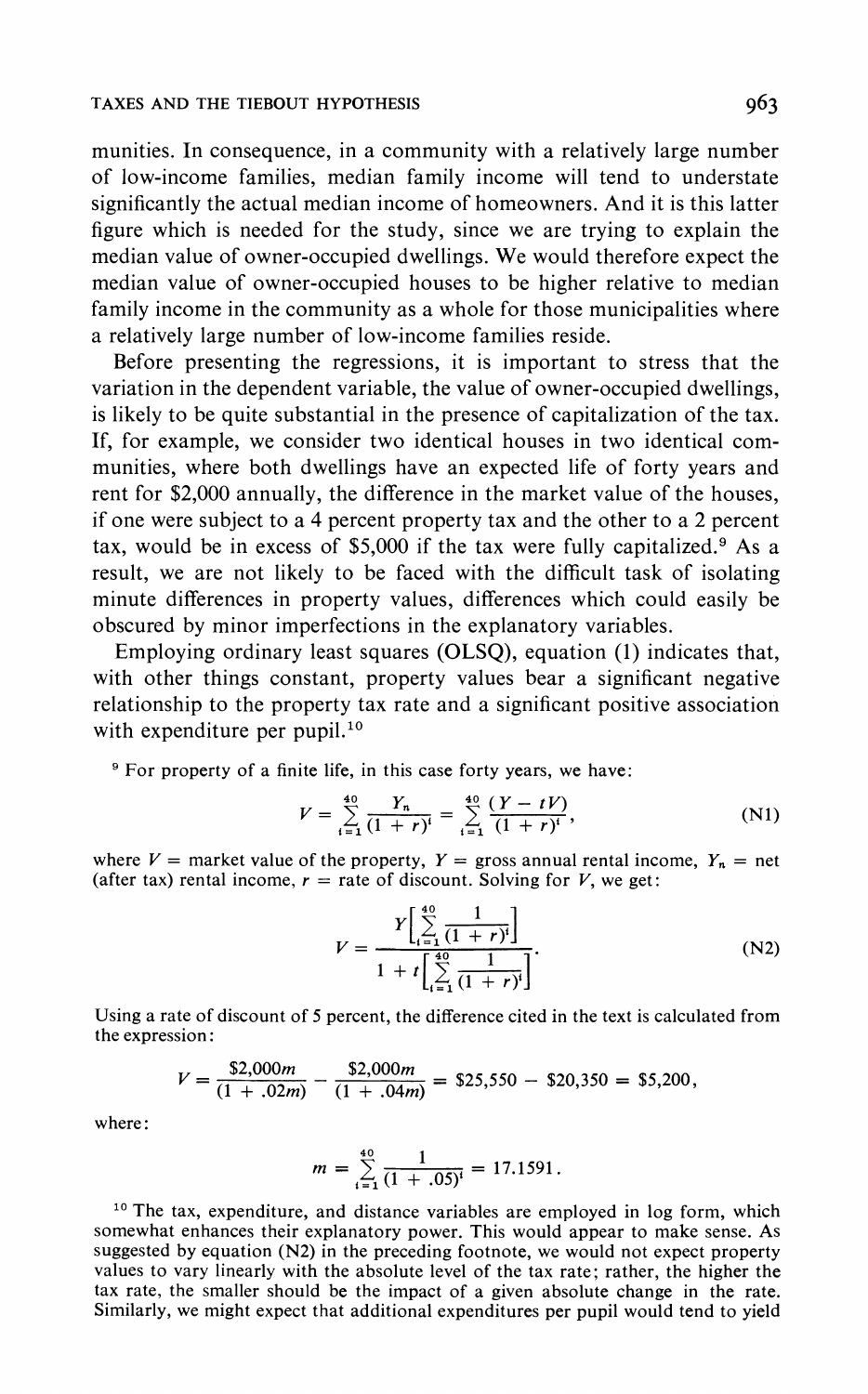$$
V = -21 - 3.6 \log T + 3.2 \log E - 1.4 \log M + 1.7R
$$
  
(2.4) (4.1) (2.1) (4.8) (4.1)  

$$
+ .05N + 1.5Y + .3P
$$
(1)  
(3.9) (8.9) (3.6)

[Note: The numbers in parentheses are the absolute values of the t-statistic for the coefficients. All the coefficients are statistically significant at a 5 percent level of significance.]

$$
R^2=.93,
$$

where  $V =$  median home value in thousands of dollars (1960); log  $T =$ natural log of the effective percentage tax rate (the rate used is a simple average of effective rates over the years 1956-60); log  $E =$  natural log of annual current expenditures per pupil in dollars (1960–61); log  $M =$ natural log of the linear distance in miles of the community from midtown Manhattan;  $R =$  median number of rooms per owner-occupied house (1960);  $N =$  percentage of houses built since 1950 (1960);  $Y =$  median family income in thousands of dollars (1959);  $P =$  percentage of families in the community with an annual income of less than \$3,000 (1959). These results thus appear to suggest some capitalization of the tax and appear consistent with the Tiebout hypothesis.

Some further thought, however, suggests good reason to be suspicious of the results in equation (1). One could make a good case for the argument that the negative association between tax rates and home values stems from a dependence of tax rates on property values (rather than the reverse). Given the level of public spending, the higher the property values in a community, the lower are the tax rates needed to generate the revenues to finance the program. A more complete model would have to include another equation in which the tax rate is treated as a dependent variable, presumably as a function of the level of local public spending, the size of the tax base, and the extent of public issues of debt (if any). Moreover, the level of spending per pupil in the local public school system probably also depends to some extent on the wealth and income in the community.

What all this means is that equation (1) may well contain some simultaneous-equation bias, since the supposed independent variables, the tax rate and expenditure per pupil, probably depend to some extent on the

successively diminishing increments of benefits. Finally, a log form for the distance variable seems reasonable, since being an additional mile from the central city would presumably be more important to someone who was quite close to the city than to an individual who was already twenty miles away. I also experimented with two other variables from the 1960 *Census* of *Housing (U.S.* Bureau of the Census 1963), variables which one might expect to influence the value of owner-occupied houses in a community: the "homeowner vacancy rate" and the percentage of owner-occupied units deemed "sound" by the census takers. Neither variable, however, was statistically significant or had any appreciable effects on the results.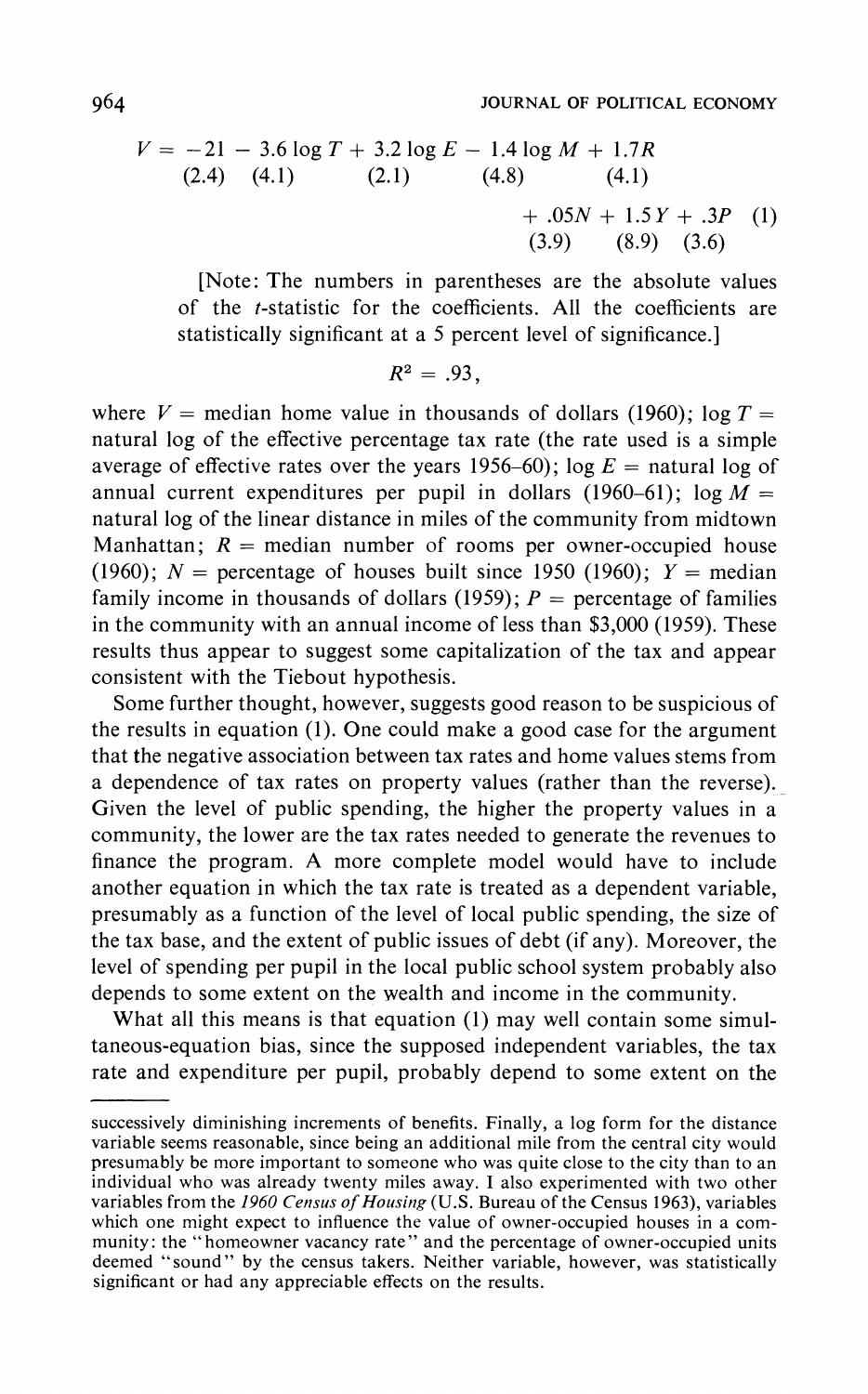dependent variable, home values. If this is true, the coefficients of log  $T$ and  $\log E$  in equation (1) will be correlated with the error term, and the results in equation (1) may be spurious. To provide a more reliable test of the capitalization and Tiebout hypotheses, I reestimated equation (1) using two-stage least squares  $(TSLS).<sup>11</sup>$  The TSLS version appears as equation (2).

$$
V = -29 - 3.6 \log T + 4.9 \log E - 1.3 \log M + 1.6R
$$
  
(2.3) (3.1) (2.1) (4.0) (3.6)  

$$
+ .06N + 1.5Y + .3P
$$
 (2)  

$$
R^2 = .93.
$$

The results in equation (2) differ little from those in equation (1) except that the coefficient on the public-expenditure variable is somewhat larger. It is interesting to try to get some idea of the orders of magnitude implied by the coefficients of the tax and expenditure variables. Equation (2) indicates that (with public output held constant) an increase in local property tax rates from 2 percent to 3 percent will reduce the market value of a house by about \$1,500.12 Considering a typical house with a market value of \$20,000 and an expected life of forty years, and using a rate of discount of 5 percent, full capitalization of the increase in the tax would imply a reduction in value to about  $$17,740<sup>13</sup>$  Equation (2) thus suggests

 $11$  To "purge" the tax and expenditure variables of their correlation with the error term. it is necessary to derive "predicted" tax and spending variables by regressing log T and log E on the other independent variables in equation *(1)* and on some additional predetermined variables. These new predicted variables are then used to reestimate equation *(1).*On this procedure, see, for example, Johnston *(1963,*chap. 9). The additional predetermined variables employed in generating the new tax and expenditure variables were: the median number of years of school completed by males of age twenty-five or more, population density, percentage of dwellings owneroccupied. the percentage of change in population from *1950* to *1960,* the percentage of the population enrolled in public elementary and secondary schools, a dummy variable with a value of one for those communities in Hudson County and a value of zero for municipalities in other counties, and the value of commercial and industrial property per resident. In the complete model, these variables would appear as exogenous variables in other equations which determine the levels of tax rates and public expenditures. *Si* in other counties, and<br>*Yrn* the complete in the complete in other equations wh<br>of the effective propertial in other equations wh<br>of the effective propertial is casted in the same of the house is casted in the same o

<sup>12</sup> The mean value of the effective property tax rate for the sample of communities is *2.4* percent.

**l3** The capitalized value of the house is calculated with the use of equation *(N2)*in footnote *9.* The first step is to employ equation *(N2)* to determine the value of the annual rent, Y:

$$
\$20,000 = \frac{Ym}{1 + .02m} \quad \text{yields} \quad Y = \$1,566, \tag{N3}
$$

where

$$
m = \sum_{i=1}^{40} \frac{1}{(1+.05)^i} = 17.1591.
$$
 (Continued)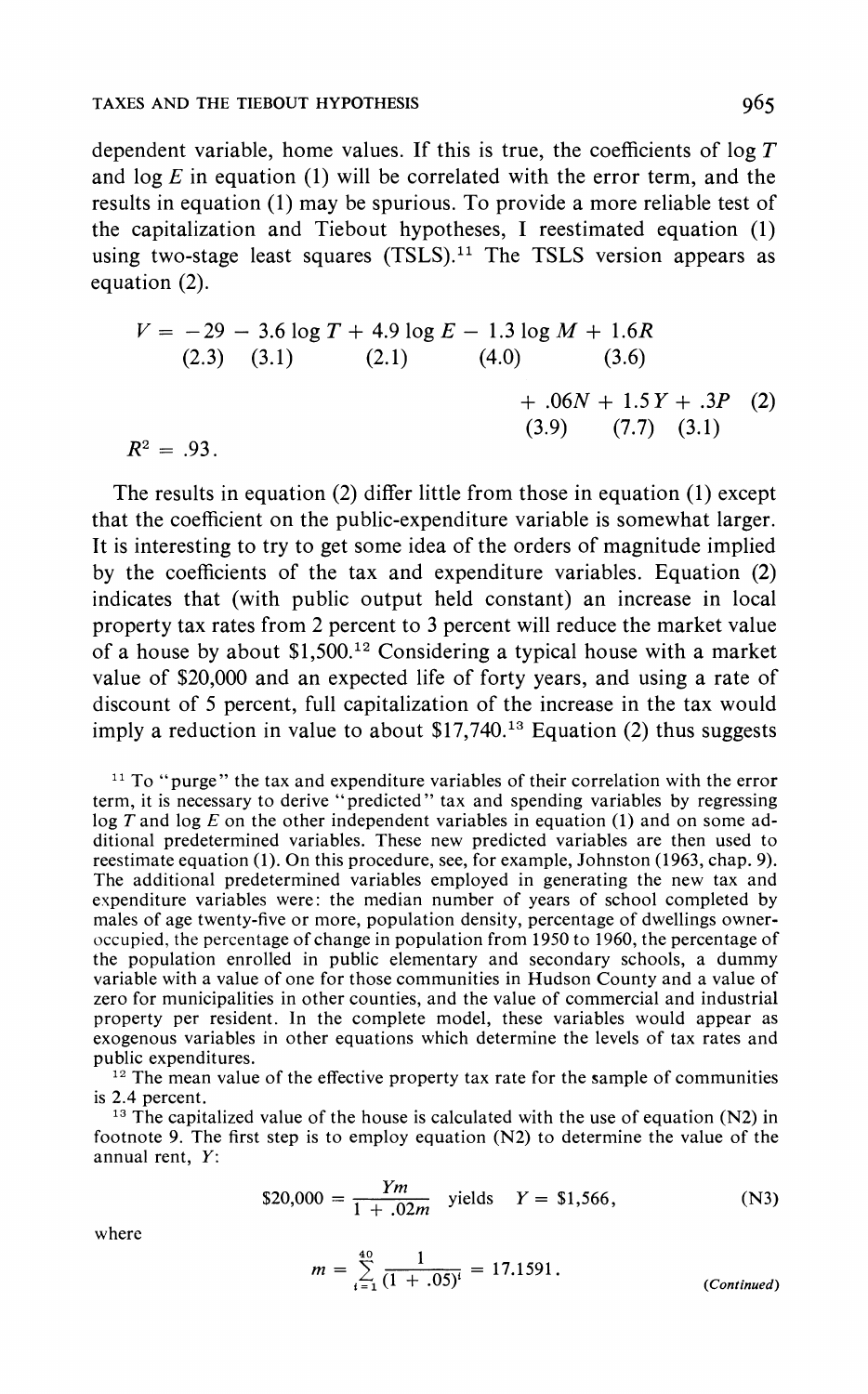that a substantial portion of the tax increase, approximately two-thirds (that is, \$1,500/\$2,260) in this case, is being capitalized in the form of depressed property values.14

In addition, by assuming typical values of the variables, it is possible to get some feeling for the relative strength of the tax and expenditure variables. For this purpose, consider the following experiment. Assume that the community is composed of identical homes, each worth \$20,000 and each housing one public school pupil. Assume next that the community decides to raise its effective property tax rate from 2 percent to 3 percent to provide a balanced expansion in spending on all locally provided services. Since roughly half of the local public budget goes into education, this implies that expenditure per pupil in the school system will rise by \$100 (that is, \$20,000 [.01/2]). Again using typical values of the variables, assume that this allows spending per pupil to rise from \$350 per annum to \$450. Plugging these values into equation (2), one finds that the impact of the tax increase is to reduce the value of each house by \$1,500. On the other hand, the increase in expenditure per pupil from \$350 to \$450 pushes house values up by roughly \$1,200. Equation (2) thus suggests that the half of the budget increase going into the school system almost in itself offsets the depressive effects of the higher taxes on home values. This makes no allowance for the presumed positive impact on property values of the improved quality of other locally provided services. If we had considered a rise in tax rates for the sole purpose of improving the quality of the school system, equation (2) would (for average values of the variables) suggest that the effect on property values of the benefits from the improved services would more than offset the depressive influence of higher property taxes. The evidence therefore suggests that the benefits forthcoming from the primary service provided by local government, the public school system, do in fact exert a positive influence on local property values; better schools, other things being equal, appear to enhance the value of

$$
V = \frac{\$1,566m}{1 + .03m} = \$17,739.
$$

The mean value of an owner-occupied house in the sample is \$19,200.

Then, using this equation again with the computed value of Y and a tax rate of **3**  percent, we find the value to be:

<sup>&</sup>lt;sup>14</sup> Ridker and Henning (1967) have recently studied the determination of residential property values in the St. Louis metropolitan area. Using 1960 census data, they find important some of the same variables I have used in this study. Although they did not employ any property-tax or public-spending variables, the authors did include a dummy variable to distinguish between census tracts in Illinois and Missouri. Property taxes are significantly higher in Illinois than in Missouri, and Ridker and Henning found that, other things being equal, property in the St. Louis metropolitan area is of higher value if it is located in Missouri rather than in Illinois. Their results thus also suggest some capitalization of local property taxes.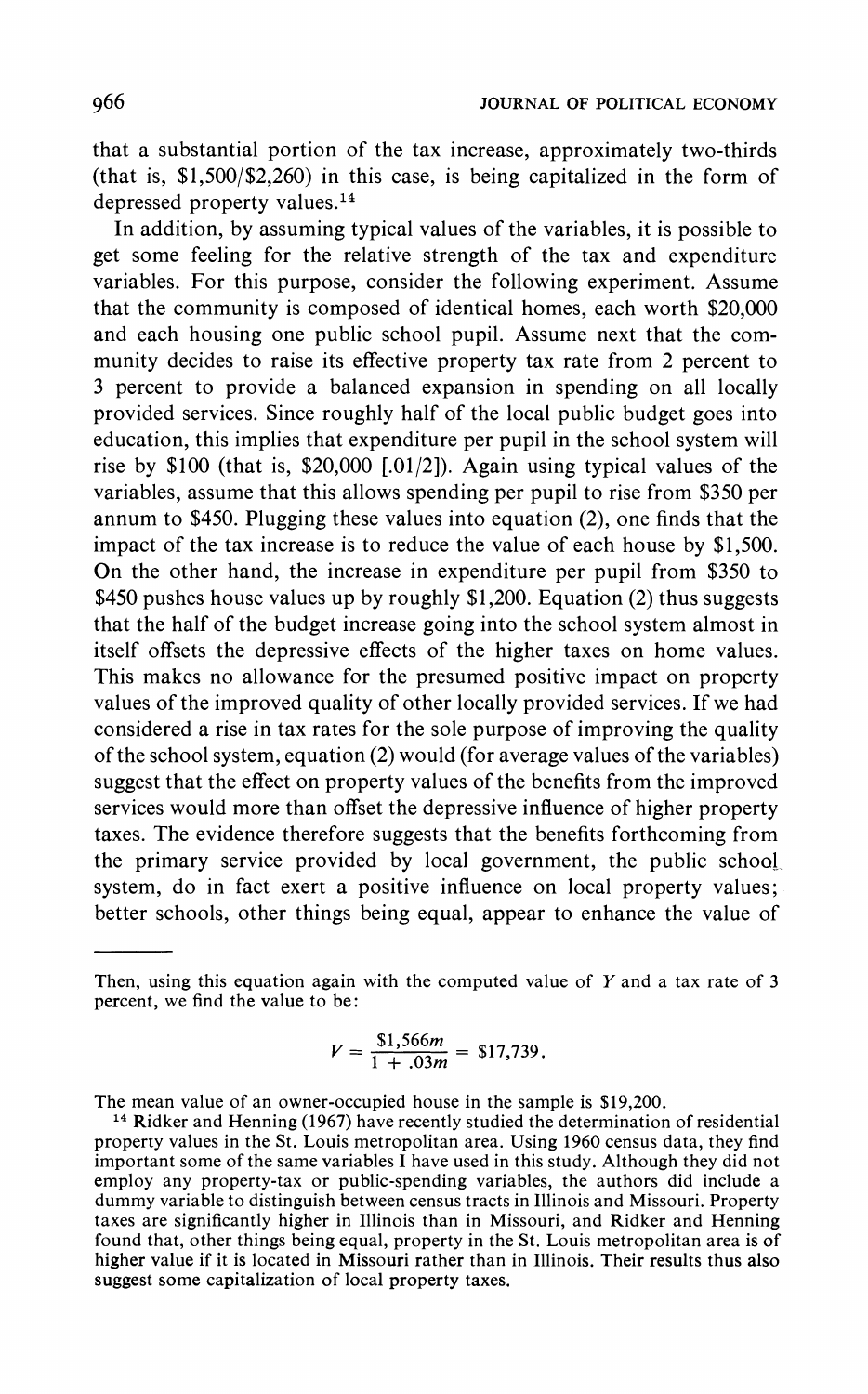local residential property. One clearly should not place too much stock in the precise outcome of the example just considered; rather, the results should be regarded as indicating no more than orders of magnitude. In this light, equation (2) suggests that the impact of increased benefits on property values from an expansion in spending on the local school system approximately offsets the depressive effects of the higher taxes required to finance the expanded program. If property values do provide a reasonably accurate reflection of the benefits from local public services, these results would seem to suggest that these communities have, on the average, expanded public spending to the point where (very roughly) the benefits from an additional unit of output equal marginal cost.

While the benefits from better schools may cancel out the effects on residential property values of higher taxes, equation (2) does imply that increases in property tax rates unaccompanied by an expanded program of public services will depress local property values. This is important for comparing the effects of property taxes across communities; it means, for example, that if one community (because of houses of lower value or as a result of a relatively large population of children) levies higher tax rates than a neighboring municipality in order to provide the same quality of public services, property values in the former community will be depressed relative to those in the adjacent community where tax rates are lower. Consumers thus appear to some extent to "shop" for public services. If one community can provide a given program of public services more "cheaply" (that is, with lower tax rates) than another, at least some individuals appear willing to pay more to live there.

Before concluding this study, I should comment briefly on some problems inherent in the approach adopted and on deficiencies in the available data. Most studies of the effects of taxes (for example, the shifting of the corporation income tax) have relied upon time-series data to isolate the effects over time on relevant variables of changes in tax rates. In contrast, I have in this paper adopted cross-sectional techniques. This latter approach would appear best suited to the problem under investigation: we are asking what effect a change in tax rates and/or expenditures has on the equilibrium value of residential property. The problem is thus one of comparative statics for which cross-sectional estimation is the appropriate technique. Implicit in the use of cross-sectional regression analysis is the assumption that the observations do in fact represent points of equilibrium. This, of course, is seldom if ever strictly true and, especially where an adjustment period of some length is likely, it is possible that the results may be distorted to some extent (Kuh 1959; Grunfeld 1961). It could be, for example, that the negative association we have observed between property taxes and home values is primarily a short-run phenomenon, which would disappear over a longer period of time. Unfortunately, there are not available time-series data to investigate the nature of the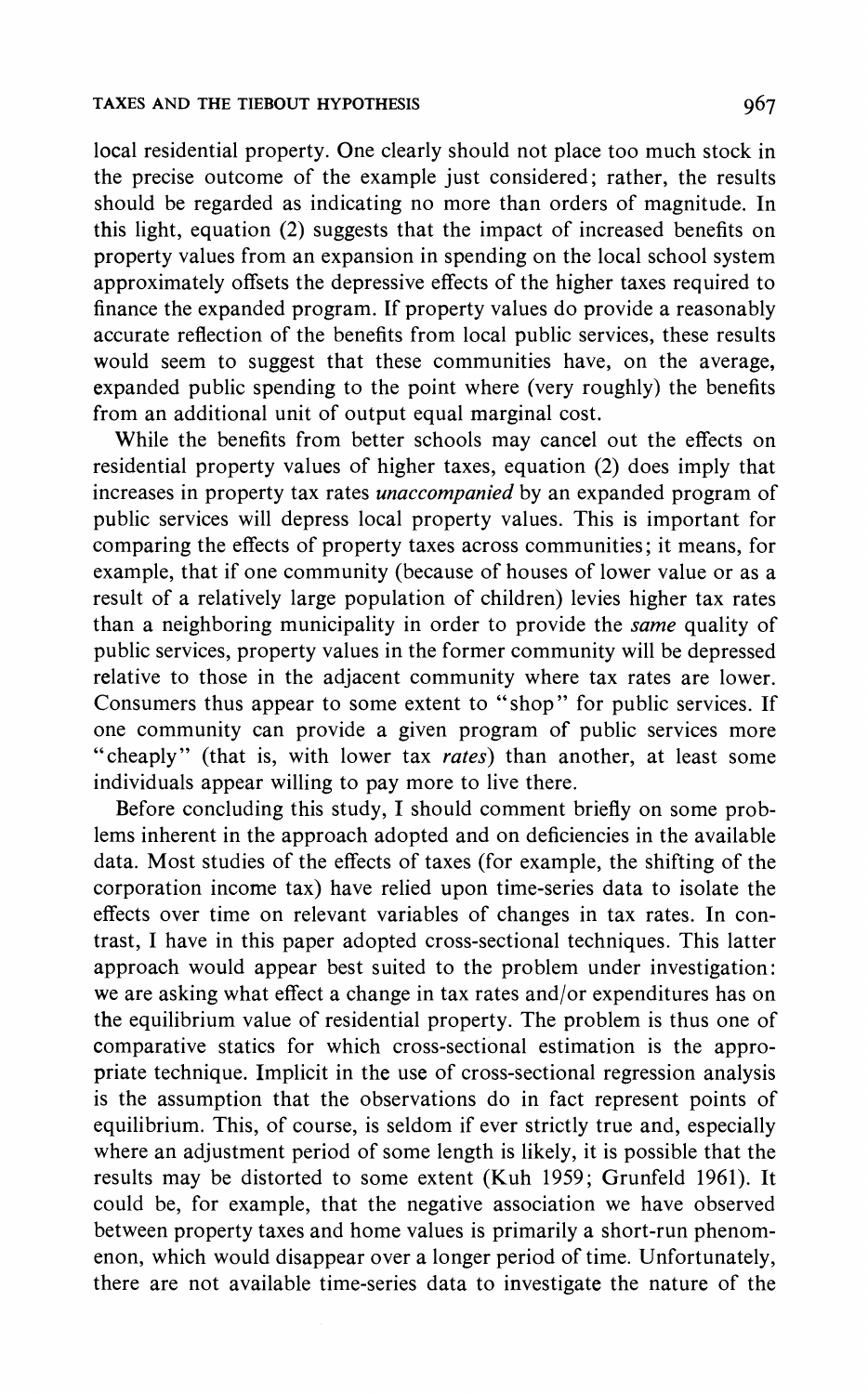adjustment process. Ultimately, however, time-series studies of the adjustment process would provide a valuable supplement to cross-sectional studies of the effects of local taxes.

Finally, I should recognize explicitly (as the reader no doubt already has) the imprecision of several of the operational measures of the variables, This, along with the problems inherent in the use of simultaneous-equation estimation techniques, suggests that some caution is in order concerning the degree of reliability that we can attribute to the results.

### **Summary and Conclusions**

This paper reports the findings of a cross-sectional study of the effects of local property taxes and local expenditure programs on property values. Using the two-stage least-squares estimation technique in an attempt to circumvent the likely presence of some simultaneous-equation bias, the regression equation indicates that local property values bear a significant negative relationship to the effective tax rate and a significant positive correlation with expenditure per pupil in the public schools. The size of the coefficients suggests that, for an increase in property taxes unaccompanied by an increase in the output of local public services, the bulk of the rise in taxes will be capitalized in the form of reduced property values. On the other hand, if a community increases its tax rates and employs the receipts to improve its school system, the coefficients indicate that the increased benefits from the expenditure side of the budget will roughly offset (or perhaps even more than offset) the depressive effect of the higher tax rates on local property values.

These results appear consistent with a model of the Tiebout variety in which rational consumers weigh (to some extent at least) the benefits from local public services against the cost of their tax liability in choosing a community of residence: people do appear willing to pay more to live in a community which provides a high-quality program of public services (or in a community which provides the same program of public services with lower tax rates).

### **Appendix A**

### **Notes on the Sample of Communities**

The group of communities used in the empirical study consists of all residential New Jersey municipalities of population size 10,000-50,000 (according to the 1960 Census of Population) in the New York metropolitan region with the exception of those in Monmouth County. This county was omitted from the outset because it includes a large number of beach-resort communities with seasonal residences. For a definition of the New York metropolitan region, see Hoover and Vernon (1962, p. 8). By residential community is meant a municipality with an employment-residence ratio of less than 100 according to *The Municipal Year Book 1963* (1963, table 3). This procedure produced a group of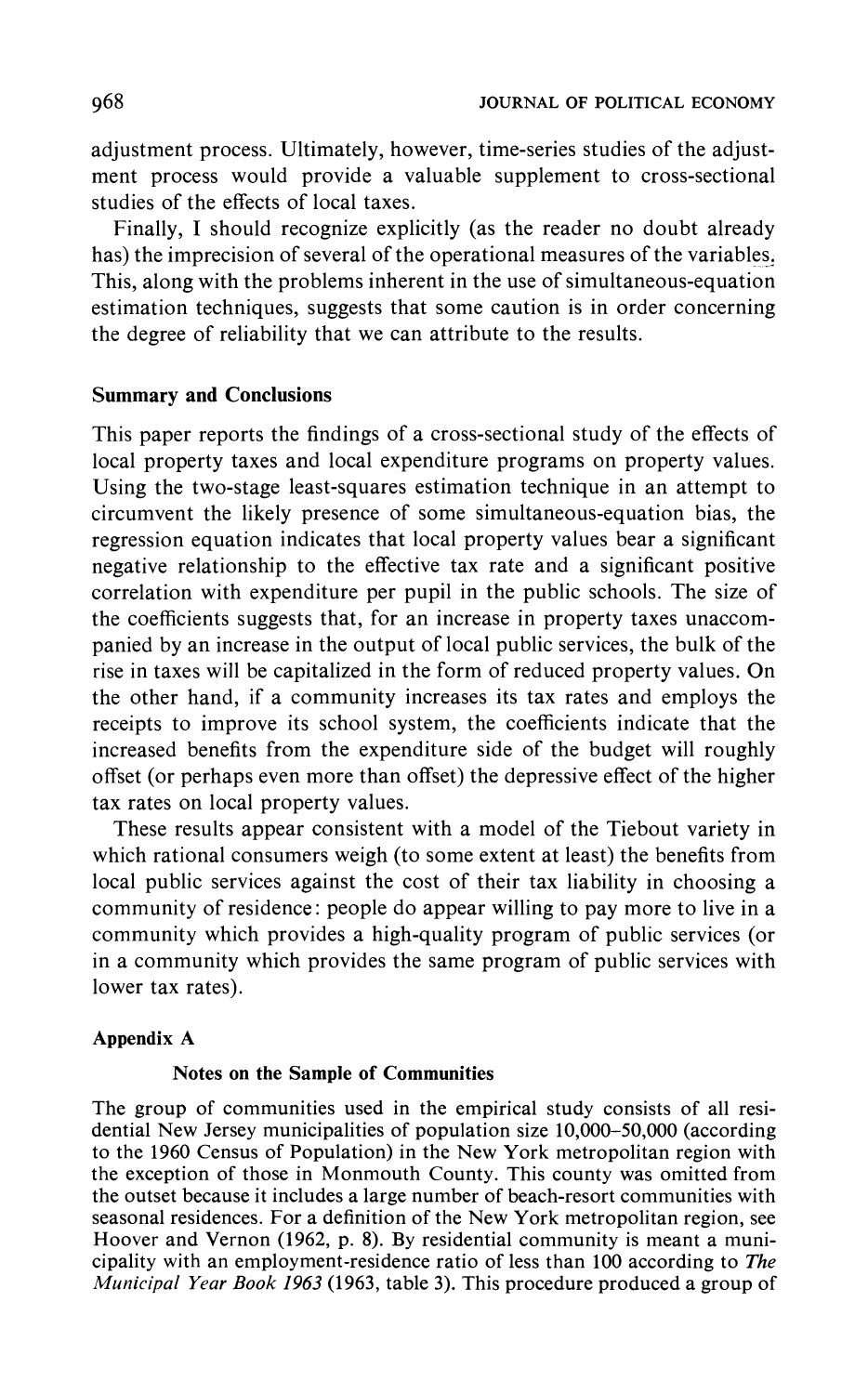fifty-three municipalities which were included in the study and are listed below.

| Bergen County     | Essex County     | Morris County         |
|-------------------|------------------|-----------------------|
| Bergenfield       | Maplewood        | Madison               |
| Cliffside Park    | Millburn         | Parsippany-Troy Hills |
| Dumont            | Montclair        |                       |
| East Paterson     | <b>Nutley</b>    | Passaic County        |
| Fair Lawn         | Orange           | Hawthorne             |
| Fort Lee          | South Orange     | Totowa                |
| Garfield          | Verona           | Wayne                 |
| Glen Rock         | West Orange      |                       |
| Hasbrouck Heights |                  | Somerset County       |
| Lodi              | Hudson County    | Bound Brook           |
| Lyndhurst         | Secaucus         | North Plainfield      |
| Maywood           | Weehawken        | Somerville            |
| New Milford       | West New York    |                       |
| North Arlington   |                  |                       |
| Palisades Park    | Middlesex County | <b>Union County</b>   |
| Ridgefield Park   | Edison           | Cranford              |
| Ridgewood         | Highland Park    | New Providence        |
| River Edge        | Metuchen         | Roselle               |
| Rutherford        | Middlesex        | Roselle Park          |
| Teaneck           | South Plainfield | Summit                |
| Tenafly           | South River      | Westfield             |
| Waldwick          |                  |                       |

## **Appendix B**

## **Sources of Data**

The sources of data for the variables used in the estimations are as follows:

| <b>VARIABLE</b>                                                       | <b>SOURCE</b>              |
|-----------------------------------------------------------------------|----------------------------|
| 1. Median value of owner-occupied                                     |                            |
| dwellings $\ldots$ $\ldots$ $\ldots$<br>2. Median number of rooms per | Census of Housing, 1960    |
| owner-occupied dwelling                                               | Census of Housing, 1960    |
| 3. Population $\ldots$ $\ldots$ $\ldots$ $\ldots$                     | Census of Population, 1960 |
| 4. Median number of years of school                                   |                            |
| completed by males of age                                             |                            |
| twenty-five and over $\ldots$                                         | Census of Population, 1960 |
| 5. Effective property tax rates                                       | Beck (1963)                |
| 6. Value of commercial and industrial                                 |                            |
| property per resident                                                 | Beck (1963)                |
| 7. Population density                                                 | Beck (1963)                |
| 8. Median family income                                               | Beck (1963)                |
| 9. Percentage of dwellings built since                                |                            |
| 1950.                                                                 | Municipal Yearbook, 1963   |
| 10. Percentage of dwellings owner-                                    |                            |
| $occupied \dots \dots \dots$                                          | Municipal Yearbook, 1963   |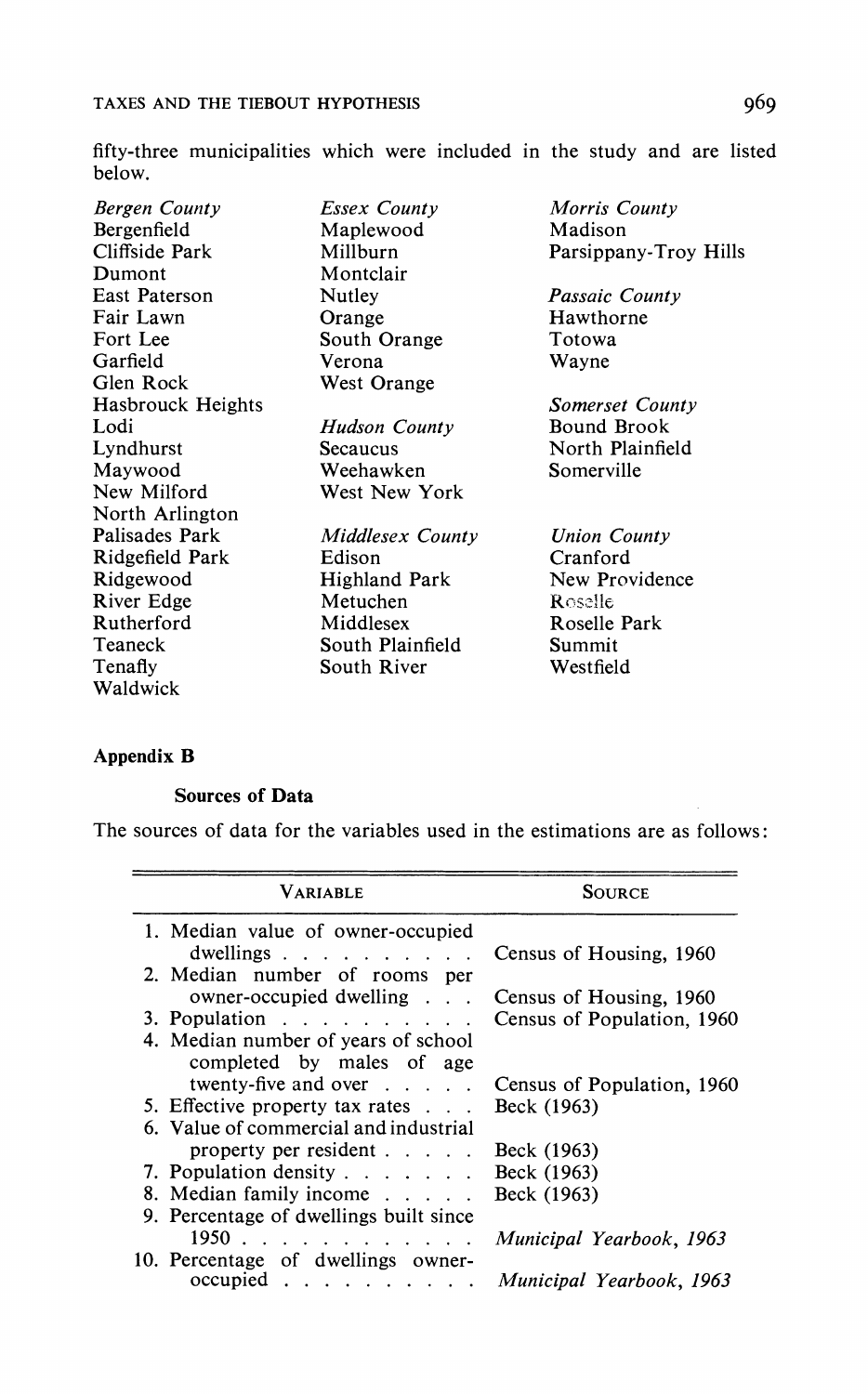| <b>VARIABLE</b>                                                          | Source                                                                                                                                                   |  |
|--------------------------------------------------------------------------|----------------------------------------------------------------------------------------------------------------------------------------------------------|--|
| 11. Percentage of population with<br>family incomes under \$3,000.       | Municipal Yearbook, 1963                                                                                                                                 |  |
| 12. Percentage change in population<br>from 1950 to 1960 $\ldots$        | Municipal Yearbook, 1963                                                                                                                                 |  |
| 13. Linear distance in miles from mid-<br>town Manhattan (that is, Fifth |                                                                                                                                                          |  |
| Avenue and 34th Street)                                                  | Measured in Rand McNally<br><i>Road Atlas</i> , 43d ed. (1967)                                                                                           |  |
| 14. Municipal expenditure data.                                          | Twenty-Third Annual Report<br>of the Division of Local<br><i>Government</i> , State of New<br>Jersey, 1960                                               |  |
| 15. School district enrollment and                                       |                                                                                                                                                          |  |
| expenditure data.                                                        | Tenth Annual Report of the<br>Commission of Education,<br>Financial Statistics of<br>School Districts, School<br>Year $1960-61$ , State of<br>New Jersey |  |

#### **References**

- Beck, M. *Property Taxation and Urban Land Use in Northeastern New Jersey.*  Urban Land Institute Research Monograph 7. Washington: Urban Land Institute, 1963.
- Bickerdike, C. "Taxation of Site Values." *Econ. J.* 12 (December 1902): 472-84. Reprinted in American Economic Association, *Readings in the Economics of Taxation* (Homewood, Ill.: Irwin, 1959), pp. 377-88.
- Grunfeld, Y. "The Interpretation of Cross-Section Estimates in a Dynamic Model." *Econometrica* 29 (July 1961) :397-404.
- Hoover, E., and Vernon, R. Anatomy of a Metropolis. New York: Doubleday, 1962.
- Johnston, J. *Econometric Methods.* New York: McGraw-Hill, 1963.
- Kiesling, H. "Measuring a Local Government Service: A Study of School Districts in New York State." *Rev. Econ. and Statis.* 49 (August 1967): 356-67.
- Kish, L., and Lansing, J. "Response Errors in Estimating the Value of Homes." J. *American Statis. Assoc.* 49 (September 1954): 520-38.
- Kuh, E. "The Validity of Cross-Sectionally Estimated Behavior Equations in Time Series Applications." *Econometrica* 27 (April 1959):197-214.
- Marshall, A. *Principles of Economics.* 8th ed. New York: MacMillan, 1948.
- Netzer, D. *Economics of the Property Tax.* Washington: Brookings Institution, 1966.
- Nolting, O., and Arnold, D., eds. *The Municipal Year Book 1963,* vol. 30. Chicago : The International City Managers' Association, 1963.
- Ridker, R., and Henning, J. J. "The Determinants of Residential Property Values with Special Reference to Air Pollution." *Rev. Econ, and Statis.* 49 (May 1967): 246-57.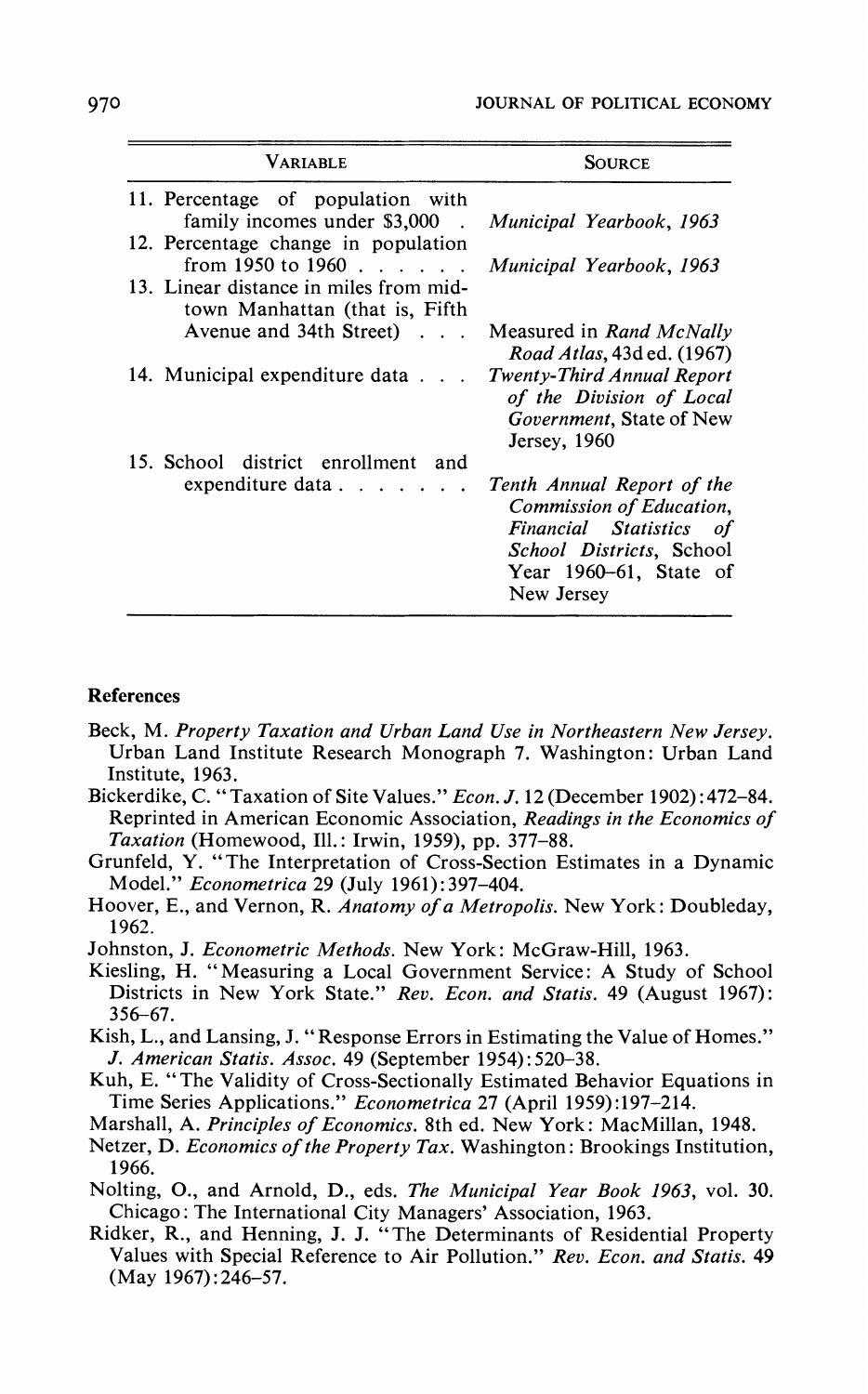- Simon, H. "The Incidence of a Tax on Urban Real Property." Q.J.E.57 (May 1943):398-421. Reprinted in American Economic Association, *Readings in the Economics of Taxation* (Homewood, Ill.: Richard D. Irwin, 1959), pp. 416-35.
- Tiebout, C. "A Pure Theory of Local Expenditures." J.P.E. 64 (October 1956): 416-24.
- U.S. Bureau of the Census. 1960 *Census of Housing.* Vol. 7, pt. 6. Washington: Government Printing Office, 1963.